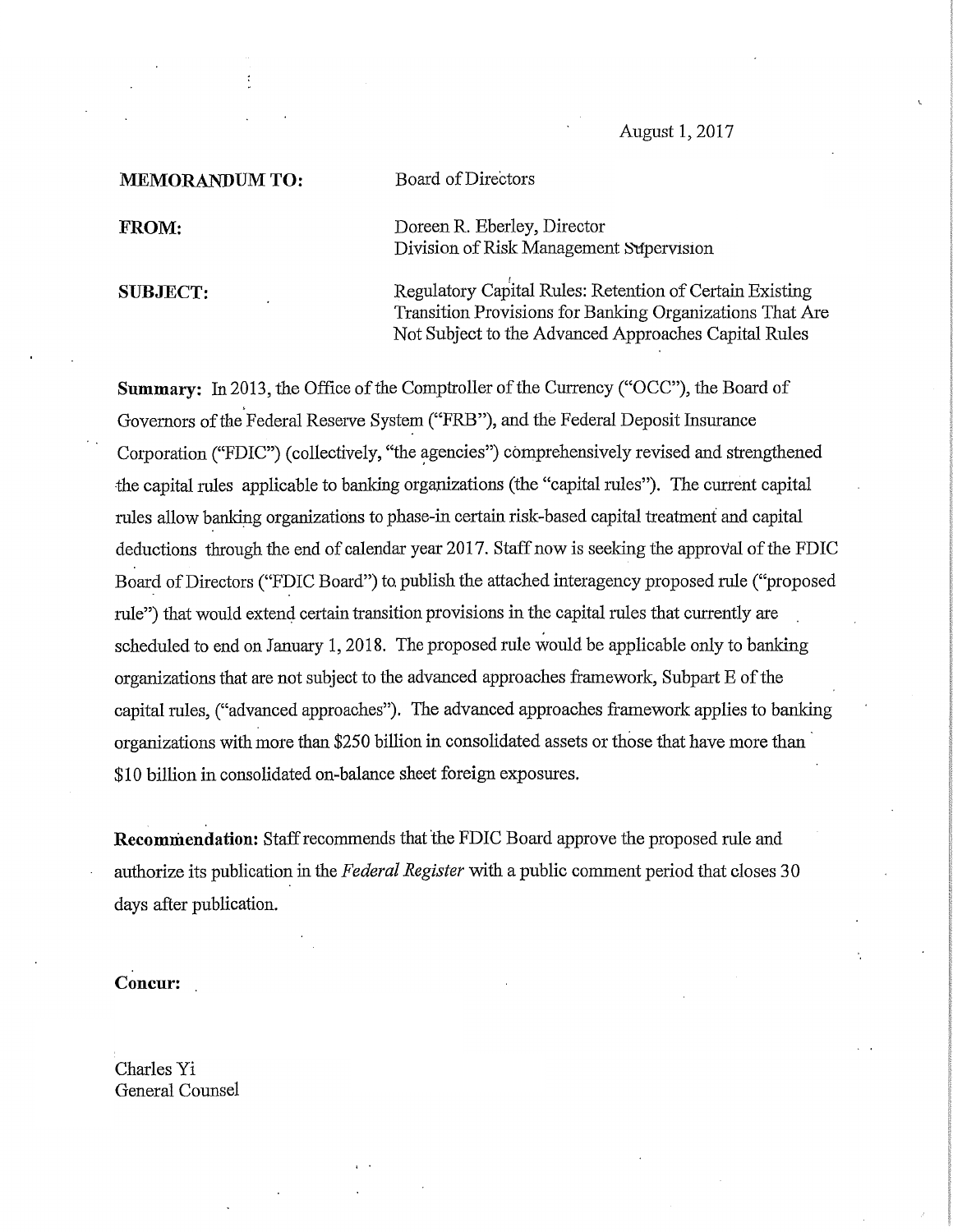## Discussion:

The capital rules adopted by the agencies increased the quantity and improved the quality of regulatory capital, thereby strengthening the ability of banking organizations to absorb losses in times of market and economic stress.<sup>1</sup> In part, the quality of capital was improved through the implementation of more stringent requirements for regulatory capital instruments and revised deductions. Specifically, the capital rules include limits on the amount of capital that can count toward these regulatory requirements in cases where the capital is issued by a consolidated subsidiary of a banking organization and not owned by the banking organization ("minority interest").<sup>2</sup> The capital rules also require that mortgage servicing assets ("MSAs"), deferred tax assets arising from temporary differences that could not be realized through net operating loss carrybacks ("temporary difference DTAs"), and investments in the capital of unconsolidated financial institutions above certain thresholds be deducted from regulatory capital.<sup>3</sup>

The capital rules currently include transition provisions that phase-in the foregoing capital deductions over several years in order to give banking organizations sufficient time to adjust and adapt to such requirements.<sup>4</sup> These transition provisions end on January 1, 2018. For example, the capital deduction treatments for investments in the capital of unconsolidated financial institutions, MSAs, and temporary difference DTAs are subject to transition provisions that become fully effective on January 1, 2018.<sup>5</sup> In addition, starting on January 1, 2018, the risk weight for MSAs, temporary difference DTAs, and significant investments in the capital of unconsolidated financial institutions in the form of common stock that are not deducted from

 $\overline{2}$ 

<sup>&</sup>lt;sup>1</sup> The FRB and the OCC issued a joint final rule on October 11, 2013 (78 FR 62018) and the FDIC issued a substantially identical interim final rule on September 10, 2013 (78 FR 55340). In Apri12014, the FDIC adopted the interim final rule as a final rule with no substantive changes. 79 FR 20754 (April 14, 2014).

 $^{2}$  12 CFR 324.21.

<sup>&</sup>lt;sup>3</sup> 12 CFR 324.22(c)(4), (c)(5), and (d)(1).

<sup>4 12</sup> CFR 324.300.

 $512$  CFR 324.300(b)(4) and (d). See Tables 7 and 9 in 12 CFR 324.300.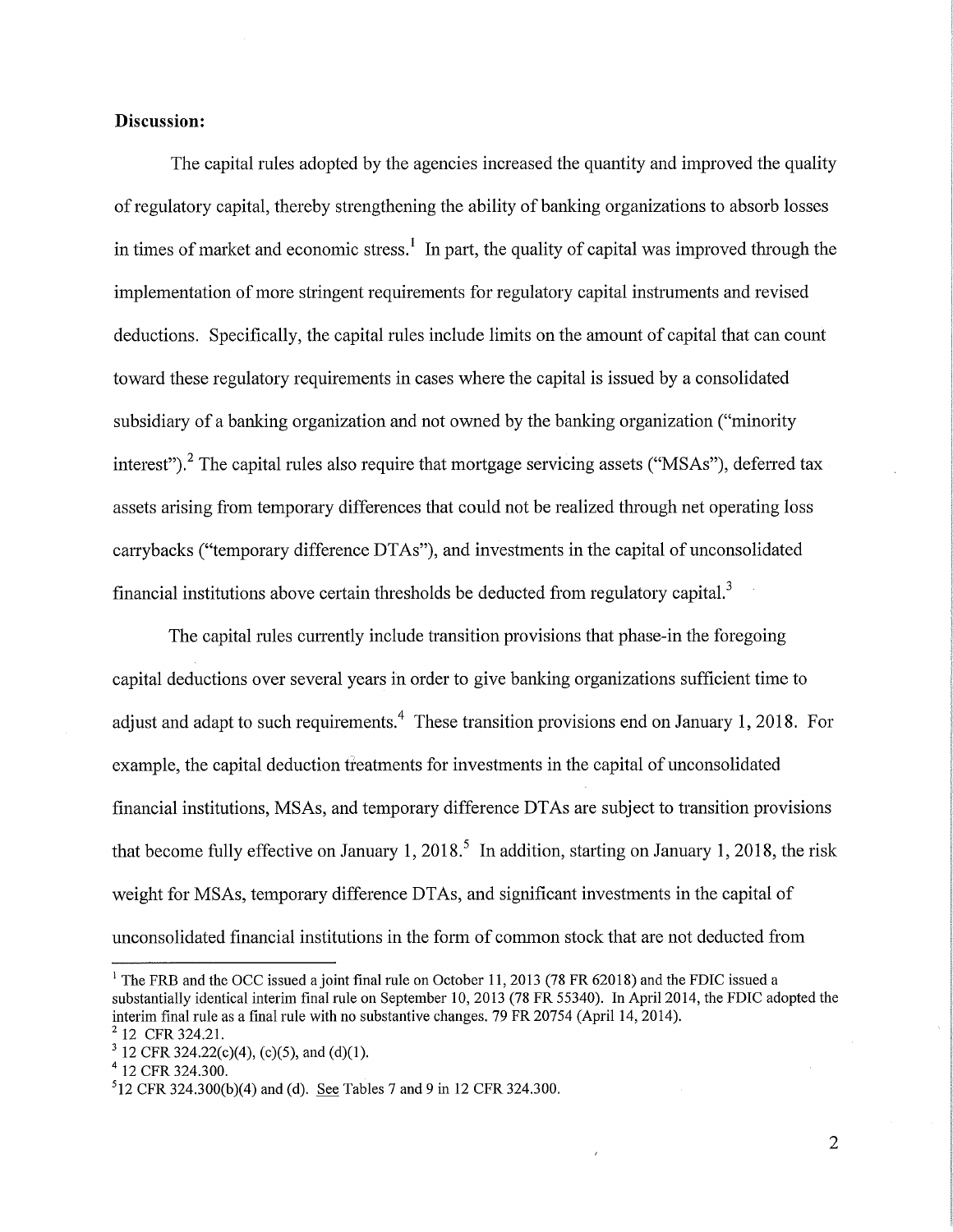regulatory capital will increase from 100 percent to 250 percent. Similarly, under the capital rules, the minority interest limitations for certain components of regulatory capital become fully effective on January 1, 2018.

Since the agencies' issuance of the capital rules in 2013, banking organizations and others have raised concerns regarding the regulatory burden, complexity, and costs associated with certain aspects of the capital rules particularly for community banking organizations. As explained in the Federal Financial Institutions Examination Council's March 2017 Joint Report to Congress on the Economic Growth and Regulatory Paperwork Reduction Act, the agencies are working jointly on a proposed rule to simplify certain aspects of the capital rules that are unduly complex and burdensome for smaller and less complex banking organizations ("simplification NPR"). The agencies will review the transition provisions in the proposed rule in connection with the simplification NPR.

Specifically, the proposed rule would extend the capital rules' 2017 transition provisions for the regulatory capital treatment of the following items: (i) minority interest exceeding the capital rules' minority interest limitations ("surplus minority interest"); (ii) non-significant investments in the capital of unconsolidated financial institutions; (iii) significant investments in the capital of unconsolidated financial institutions that are not in the form of common stock; (iv) MSAs; (v) temporary difference DTAs; and (vi) significant investments in the capital of unconsolidated financial institutions in the form of common stock. The transition provisions for these items are provided in Tables 7 and 9, respectively, in 12 CFR 324.300. The phase-in in calendar year 2017 of the capital treatment for these items is presented below.

3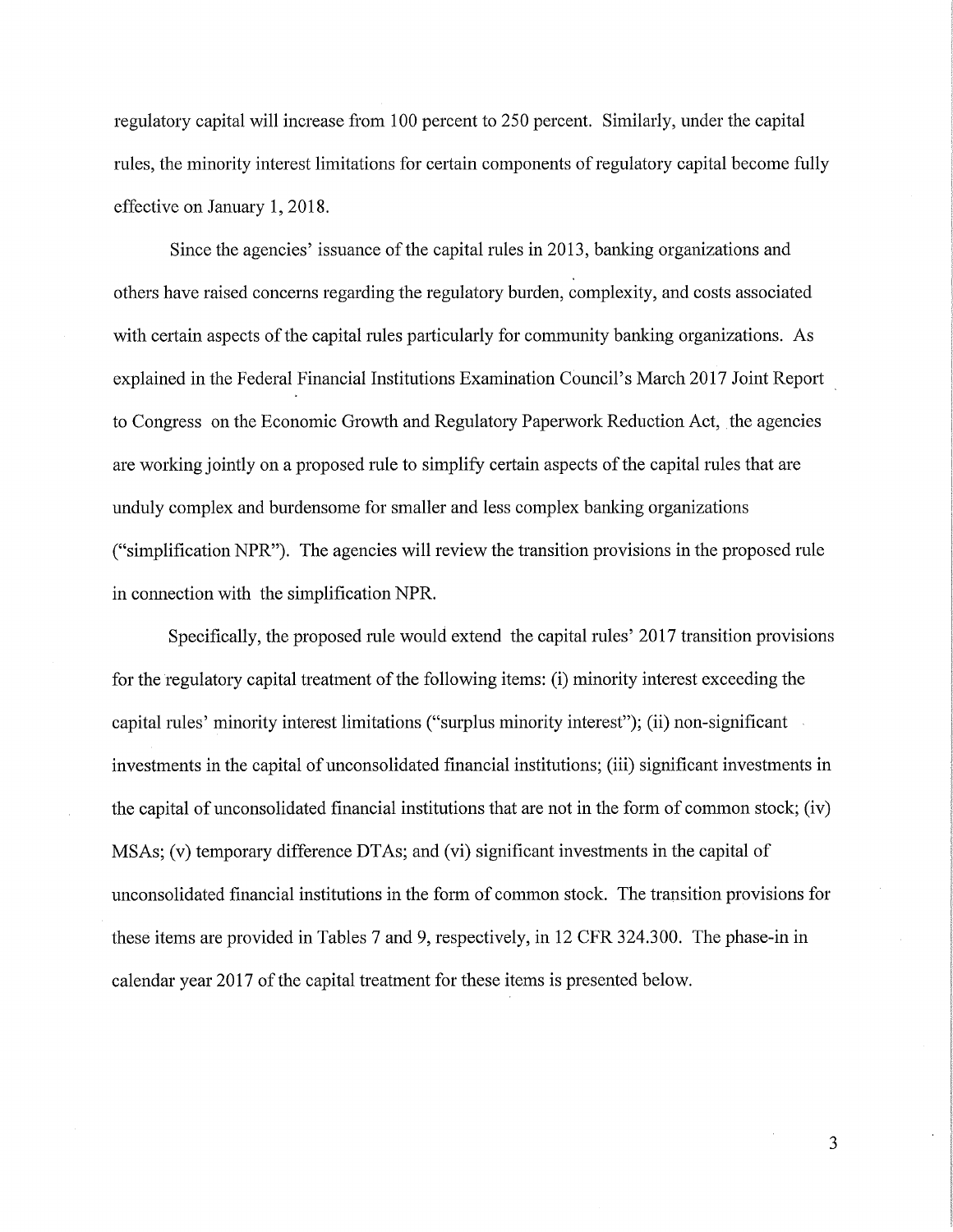| Table 7 to § 324.300                  |                                                                                                                         |  |
|---------------------------------------|-------------------------------------------------------------------------------------------------------------------------|--|
| <b>Transition period</b>              | Transitions for deductions under $\S$ 324.22(c) and (d)—<br>Percentage of additional deductions from regulatory capital |  |
| Calendar year 2014                    | 20                                                                                                                      |  |
| Calendar year 2015                    | 40                                                                                                                      |  |
| Calendar year 2016                    | 60                                                                                                                      |  |
| Calendar year 2017                    | 80                                                                                                                      |  |
| Calendar year 2018<br>land thereafter | 100                                                                                                                     |  |

| Table 9 to § 324.300                  |                                                                                                                                                       |  |
|---------------------------------------|-------------------------------------------------------------------------------------------------------------------------------------------------------|--|
| <b>Transition period</b>              | Percentage of the amount of surplus or non-qualifying minority<br>interest that can be included in regulatory capital during the<br>transition period |  |
| Calendar year 2014                    | 80l                                                                                                                                                   |  |
| Calendar year 2015                    | 60l                                                                                                                                                   |  |
| Calendar year 2016                    | 40                                                                                                                                                    |  |
| Calendar year 2017                    | <b>20l</b>                                                                                                                                            |  |
| Calendar year 2018<br>land thereafter |                                                                                                                                                       |  |

Therefore, the proposed rule would require that non-advanced approaches banking organizations include 20 percent of any surplus minority interest in regulatory capital.

 $\hat{\boldsymbol{\alpha}}$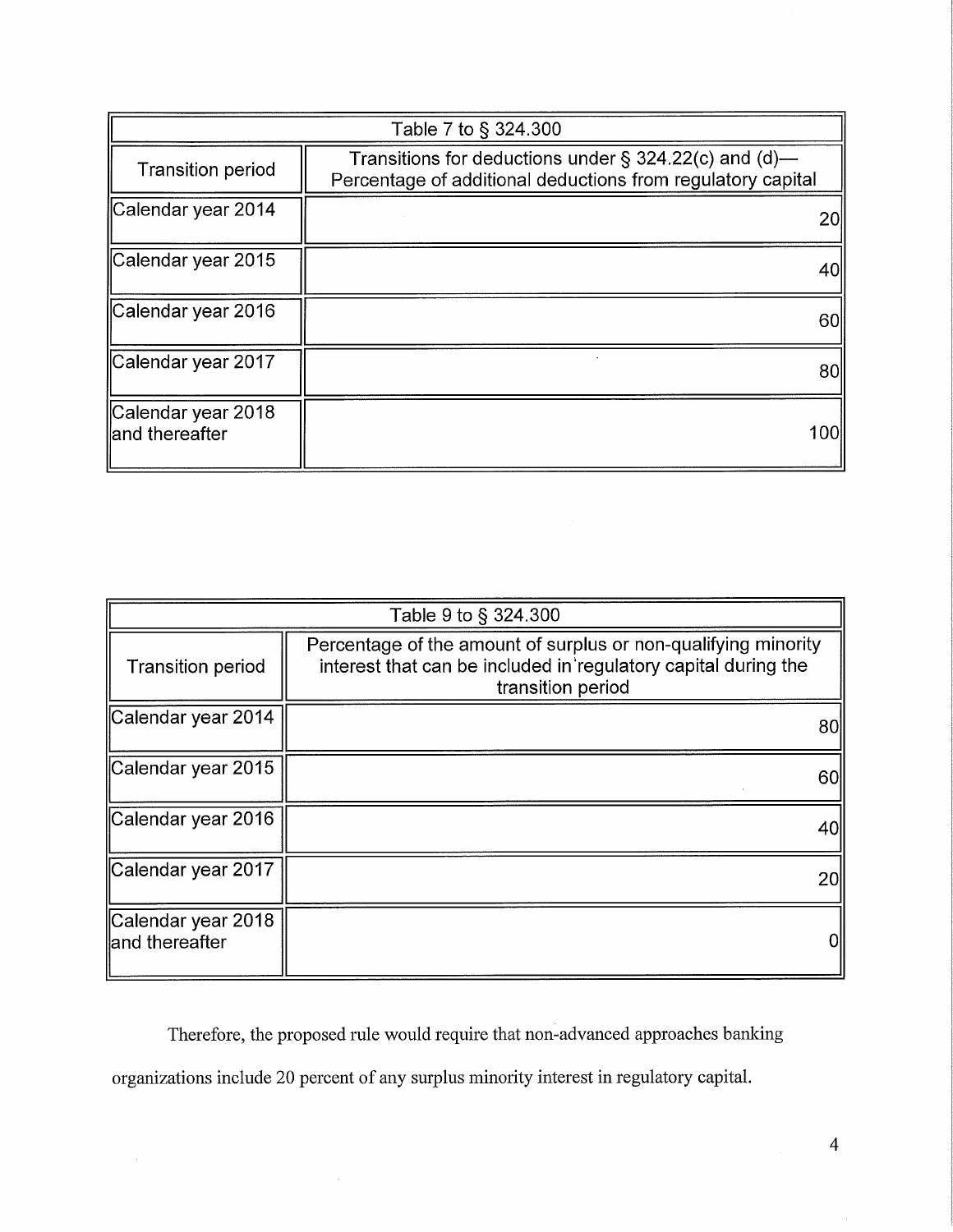Additionally, non-advanced approaches banking organizations would continue to deduct 80 percent of the amount of investments in the capital of unconsolidated financial institutions, MSAs, and temporary difference DTAs that is not includable in regulatory capital. Further, such banking organizations would continue to apply a 100 percent risk weight to any nondeducted amounts of MSAs, temporary difference DTAs, and significant investments in the capital of unconsolidated financial institutions in the form of common stock, and continue to apply the current risk weights under the capital rules to amounts of non-significant investments in the capital of unconsolidated financial institutions and significant investments in the capital of unconsolidated financial institution not in the form of common stock that are not deducted from capital.

The proposed rule would not extend the 2017 transition provisions to advanced approaches banking organizations. Therefore, beginning on January 1, 2018, advanced approaches banking organizations would be required to apply the capital rules' fully phased-in regulatory capital treatment for minority interest, investments in the capital of unconsolidated financial institutions, MSAs, and temporary difference DTAs.

## Conclusion

FDIC staff recommends that the Board approve the attached proposed rule and authorize its publication in the Federal Register with a public comment period that closes 30 days after publication.

## Staff Contacts:

## RMS

Benedetto Bosco ext. 8-6853 Michael Maloney ext. 8-6516

5